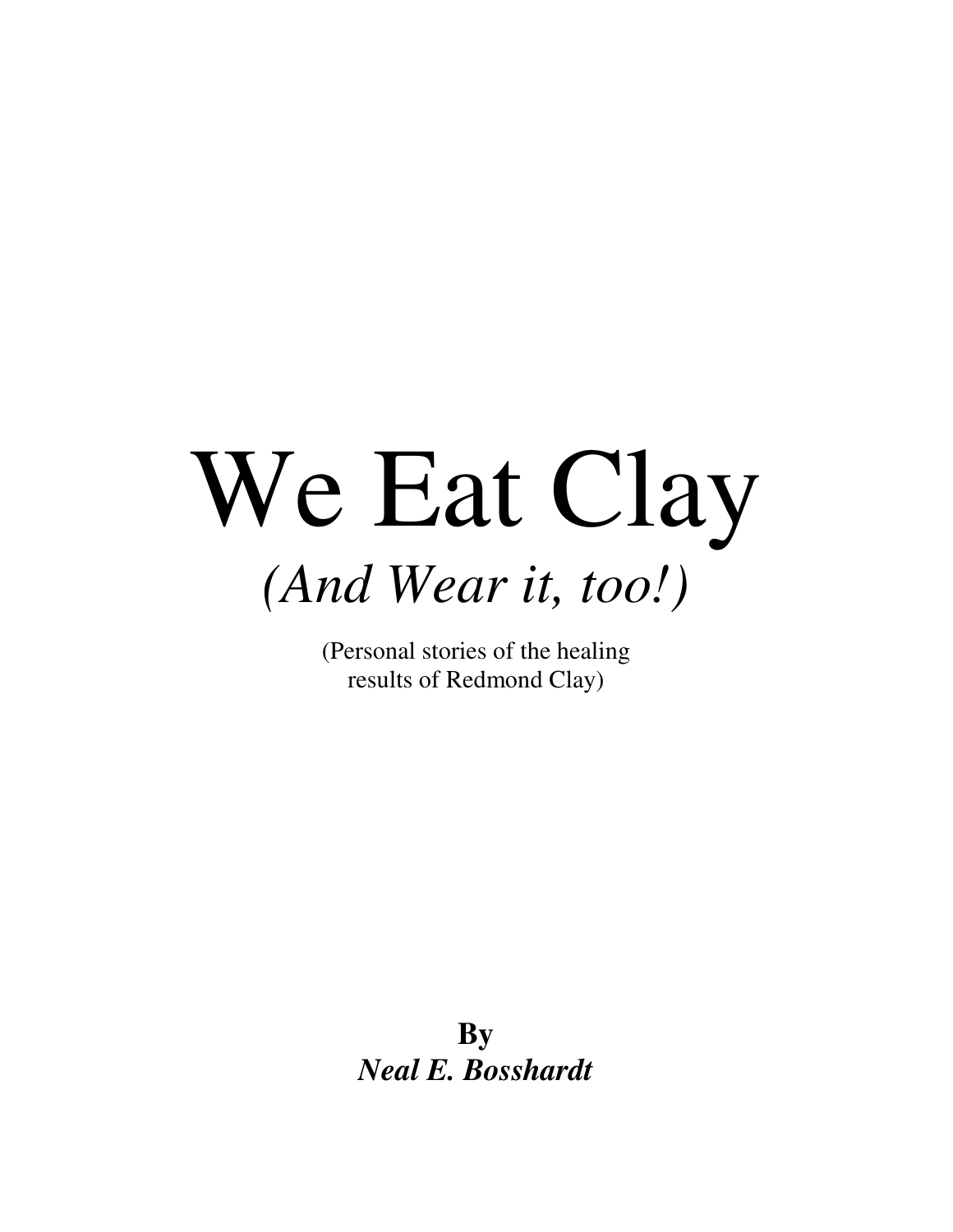Disclaimer: This booklet is to provide information in regard to users' experiences with Redmond Clay. This booklet describes the opinions and experiences of the author. The author is not liable for the misconception or misuse of the information provided. It is not provided in order to diagnose, prescribe, or treat any injury or disease. The author shall have neither liability nor responsibility to any person or entity with respect to any loss, damage, or injury caused directly or indirectly by the information contained herein. This information is in no way intended as a substitute for medical counseling. Anyone suffering from any disease, illness, or injury should consult a health care professional.

> First Printed October 2003 Revised April 2009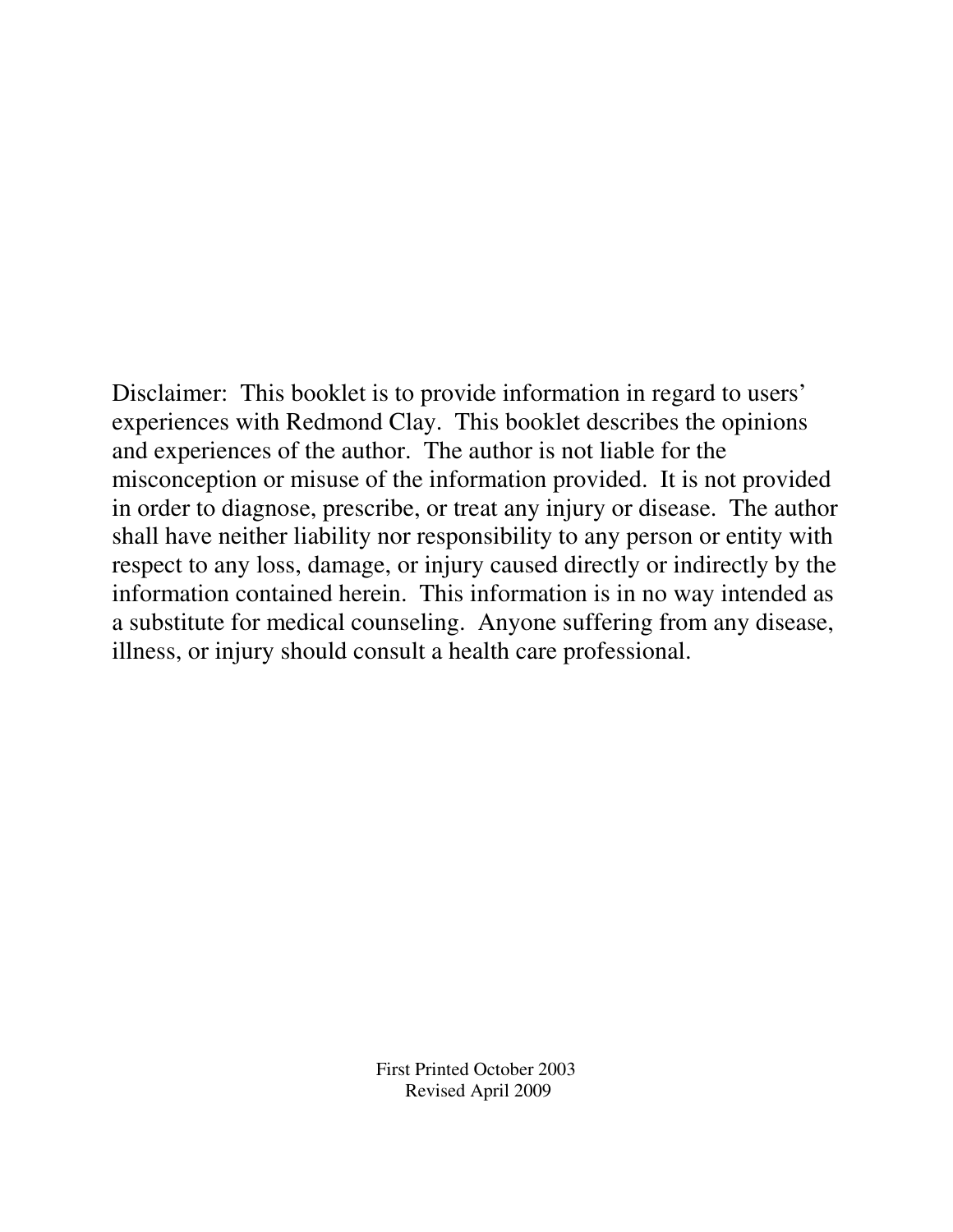## **Contents:**

- .. Introduction
- 1. How Did We Start "Eating Clay"
- 2. What is Clay?
- 3. Historical Uses of Medicinal Clay
- 4. How to Use Redmond Clay.
- 5. Case Histories
- 6. Conclusion

## **Introduction:**

My goal in writing this booklet is not to produce a highly technical document explaining all the intricate details of the geological aspects of clay; there are books that do that and some are listed in the appendix. Nor is it to explain in detail everything about all the healing qualities that I have seen come from clay; I do not believe that such explanations are even possible.

The goal of this book is simply to give the readers enough information to enable them to benefit from the wonders of this natural product. I have kept this booklet small on purpose so that no one would delay receiving the benefits of clay while waiting to finish a lengthy book. For the person who wants to read volumes on clay, those volumes are available. My desire is to give an overview so brief that people will read it, so simple that anyone can understand it, and so down to earth that everyone can relate to it.

I don't fault anyone for questioning how this natural clay can produce such miraculous results; there was no one more skeptical than I was in 1975 when I was introduced to the concept of eating our clay. But now after experiencing the healing effects of clay, I would like to apologize to Raymond Dextreit, the French homeopath who wrote OUR EARTH, OUR CURE, for my skeptical attitude. He was years ahead of his time.

Nothing in this book should be taken as medical advice. Redmond Clay is *NOT* approved by the American Medical Association (AMA) for any medical use and does not replace competent medical attention.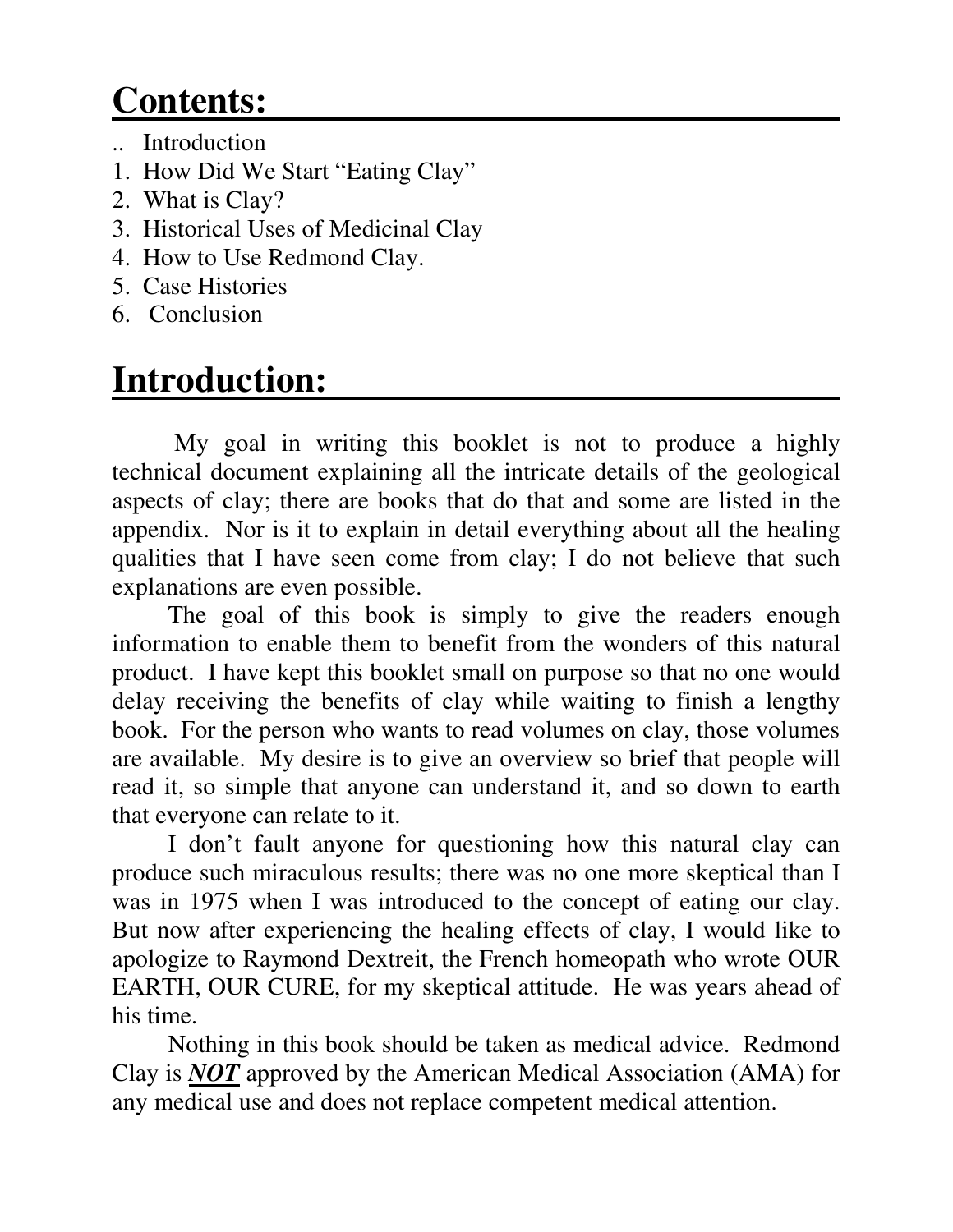## **Chapter 1: How Did we Start "Eating Clay"?**

The white, mineral deposit that came to be known as Redmond Clay was here as a white outcropping on the farm property my grandfather purchased in the early 1930's. A few people had been using it medicinally even before we owned it. One local fellow, Joe Blix, had so much success treating animals that it was called "Blix's Mud" and he was called Dr. Blix even though he had had no medical training.

Our family used it externally for medicinal applications for bee stings and infections. My father says when he was a small boy, he had an infection in his hand with a red streak going up his arm to the armpit. My grandparents packed the wound in a poultice made of the clay and overnight the red streak was drawn out. However in those days, no one ever considered using the clay internally.

In 1974 a book entitled OUR EARTH, OUR CURE was translated from French into English. Written by Raymond Dextreit, a French homeopath, it told of the wonderful healing properties of certain types of clay. He said that the right type of clay would bring the body into balance. He said the right kind of clay was a 'living' substance because of how it would respond to the organism. He made such miraculous claims for natural clay that we laughed and laughed. It was too much like 'snake oil' to believe.

The health food stores carrying the French clay that Mr. Dextreit was recommending wanted to know if our clay would do what the French clay was said to do. We told them we didn't know. They wanted to try it, so we selected a white vein in our deposit and pulverized it to the consistency of a fine powder.

We had it analyzed to make sure it was not going to harm anyone and we checked with the FDA for their opinion. We found it contained nothing harmful and that by FDA standards, since it was basically a bentonite clay, it was considered G.R.A.S. (generally recognized as safe). We were told we could sell it as long as we made no medical claims. So we began to sell it under the name Orsa Clay; later we changed the name to Redmond Clay.

Over the next few months, as we encountered medical conditions which traditional medicine couldn't fix, in desperation we tried our Redmond Clay. In every case it worked just like Mr. Dextreit had said it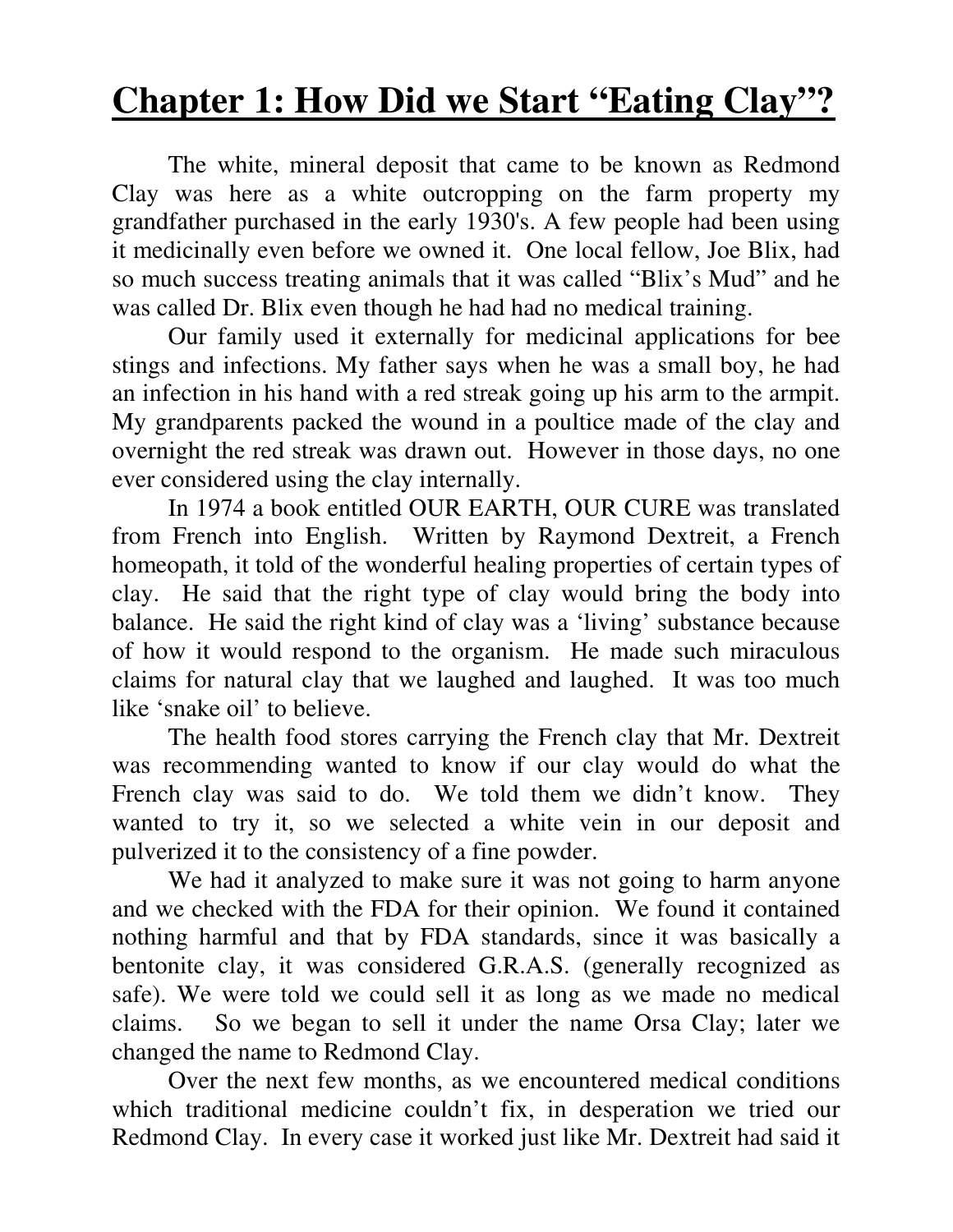would. Our first experience of seeing Redmond Clay help was with a lady with constipation so bad se was having one bowel movement a week. Next was with a guy who had diarrhea so bad he was having up to twenty uncontrollable bowel movements a day. Over the past 30 years, we have seen it used for heartburn, stomachache, acid indigestion, hiatal hernias, Celiac's Disease, acid reflux, diverticulitis, colitis, rotovirus, and h-pylori bacteria. We have used it externally for cuts, bruises, insect bites, bee stings, boils, infections, rashes, eczema, arthritis, acne, Brown Recluse spider bites, and burns just to name a few of the things it has helped.

Because it has worked so well, now we use first for relief rather than after traditional medicine has failed. Consequently we keep it mixed up ready to use; we keep it in the kitchen cupboard, the bathroom cupboard, the trunk of the car, under the seat in the truck, and in the first aid kit.

Though we have seen it do many amazing things, we do not feel we have used it to its maximum capacity. Just as the computer on my desk is capable of doing more than I actually use it for, according to Mr. Dextreit, the clay could do much more for us. It doesn't benefit us more because we have not chosen to use it for more, but for what we have used it for, we have been totally impressed and grateful. It is not a cureall, and there have been a few times when people have said it hasn't helped. But of this we can assure you: in 30 years of using it, we have never seen anyone have an allergic reaction, we have never seen a negative side effect, and we have never seen anyone who was worse off from using the clay.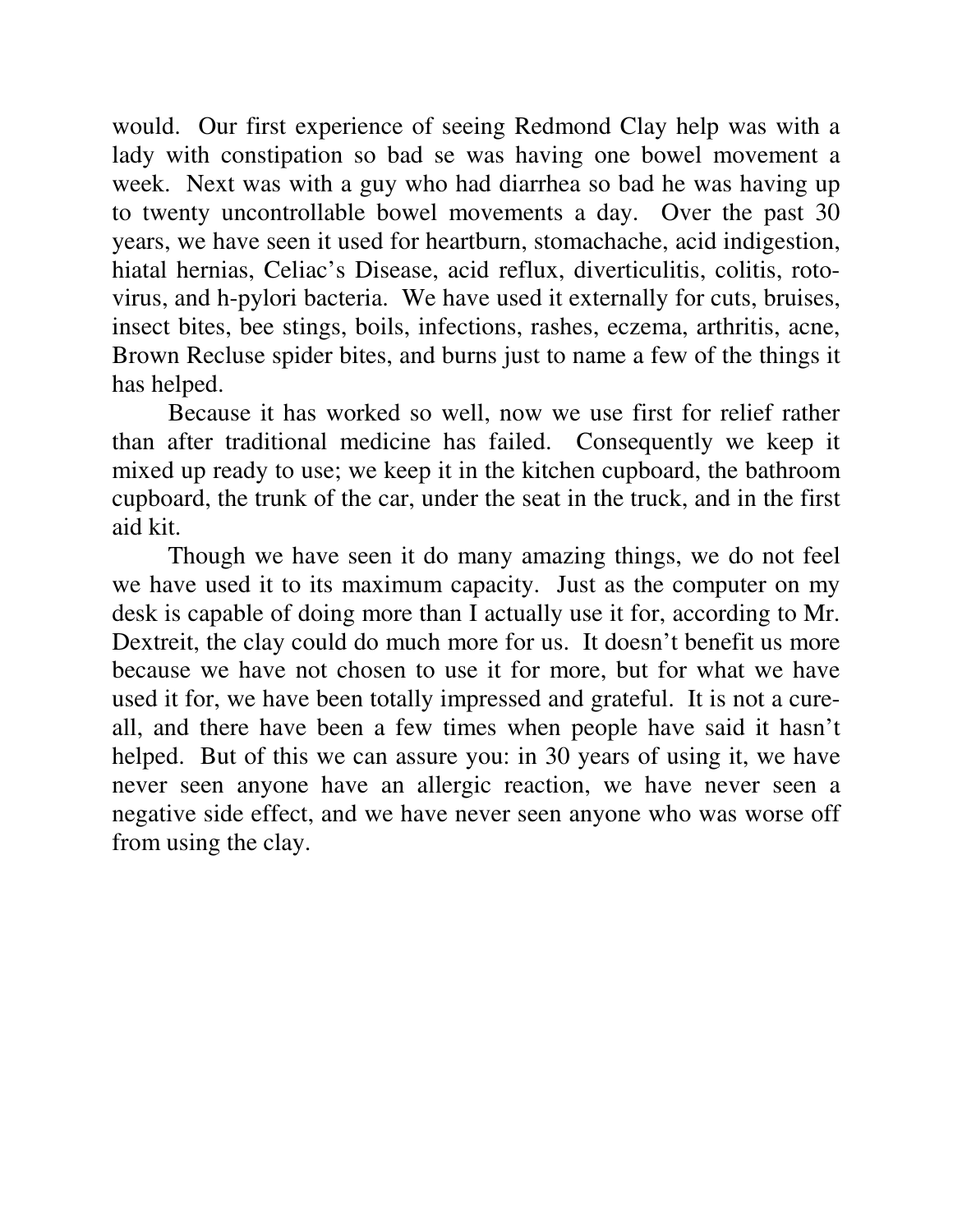## **Chapter 2: What is Clay?**

There are dozens of volumes that describe the details of the hundreds of different types of clay in terms of geological formation, mineral composition, and physical characteristics. If the reader wants those facts, they are available in other works. My goal is simply to give you an overview sufficient to enable you to benefit from the product. Be aware that not all scientists agree on many of the details regarding clays, especially in terms of medical benefits. You will find many differing opinions, so any attempt to completely understand the how and why of clay's healing properties will not be resolved easily.

In the most simple of terms, clay is a natural earthy material, which becomes gooey when wet. I would suggest that you think of clay as a large family of minerals, and within that family, there are sub families, one of which is montmorillonite. In the montmorillonite family, there are sub families, one of which is bentonite. In the bentonite family, there is sodium bentonite and calcium bentonite, each having different properties. According to geologists sodium bentonite is volcanic ash that fell in seawater; calcium bentonite is volcanic ash which fell in fresh water. Even in the sodium bentonites, there are differences in properties and qualities.

Our product, Redmond Clay, can be classified as a montmorillonite and/or bentonite. It is actually a combination of sodium and calcium type bentonite. There are lots of different kinds of bentonite so we don't like to call it bentonite because of the number of people who have used other 'bentonites' with minimal results. Why is Redmond Clay so much more effective than other 'bentonite'? We don't know. There are lots of theories and we will discuss some of those later. Is the Redmond Clay the best clay available? We don't know, but according to many people who have used other clays, it is. We can assure you that based on our experiences and the experiences of our customers over the past 30 years, Redmond Clay has healing properties that are amazing.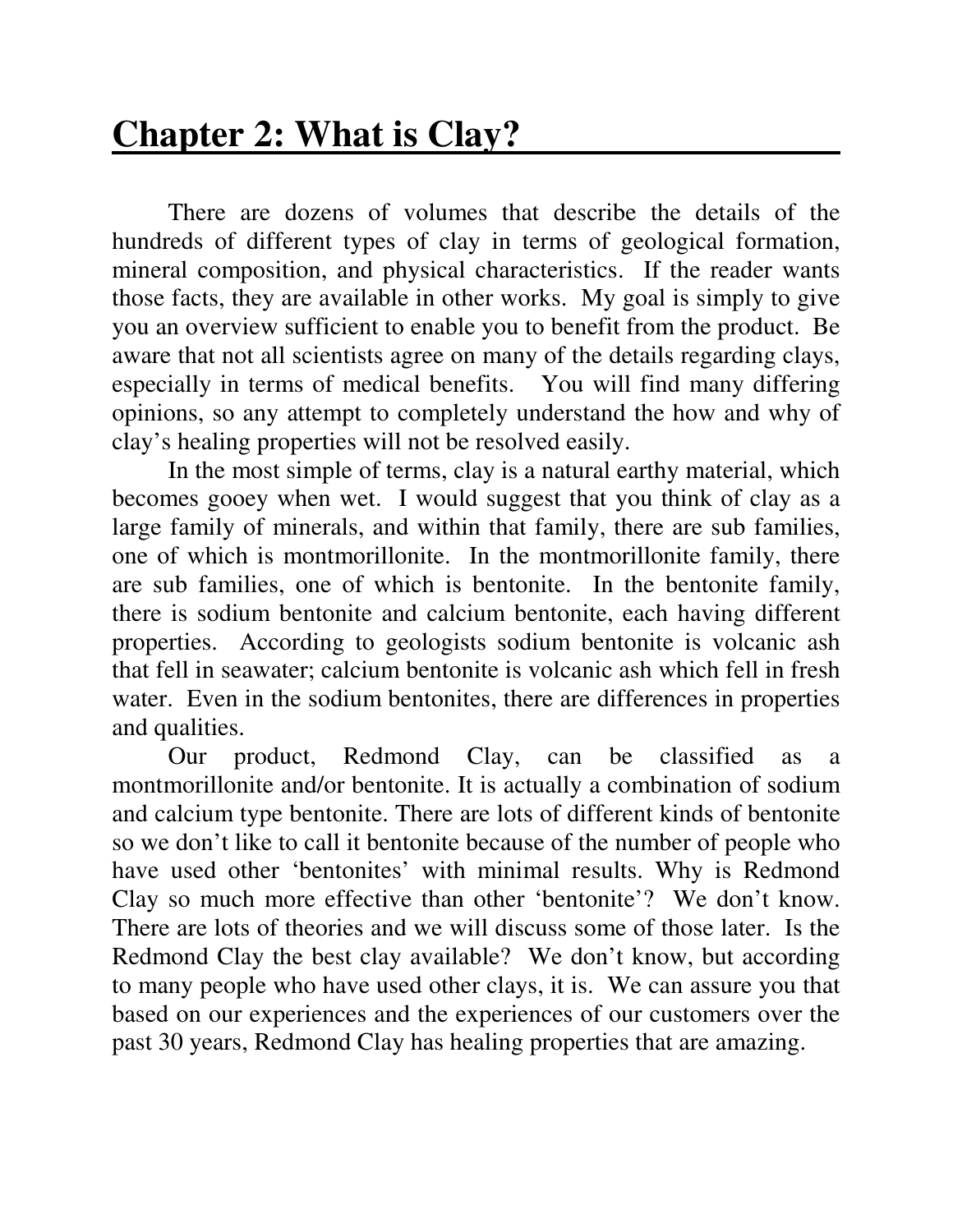## **Chapter 3: Historical Uses of Medicinal Clay**

Volumes have been written detailing how clay has been used for medicinal purposes over centuries of time without anyone ever being able to explain fully what makes it such a great healer. Some say clay's healing qualities are due to its ability to bind toxins. This is due to the negative electrical charge of the clay particles. Most of the toxic poisons, free radicals, heavy metals, etc. are positively charged, so these toxins are drawn to the clay and flushed from the body. Some say the benefits from clay are due to its high ph level which enables those who drink it to be more alkaline. Some say the benefits come from the broad spectrum of natural minerals in clay. All of these theories are helpful, but none are sufficient to explain all the good we have seen come from clay. Those people who have benefited from this natural product are those who were willing to leave scientific explanations aside and gratefully receive the benefits of the product.

I am not advocating that people not examine the clay or try to learn how it works. We welcome any efforts to further expand the world's knowledge of, and use of, clay as a healer. However, discovering the keys to clay's healing secrets will not be easy. The analysis of its composition is not sufficient to explain its ability to achieve such amazing results. Knowledge of its physical properties does little as far as explaining the results people receive from it.

Dr. Meyer-Camberg, a European doctor, stated in his work that clay takes care of any bad poisoning such as arsenic. Many doctors of antiquity, such as the Greek Dioscorides, the Arab Avicena, the Roman Pliny the Elder, and the Greek Galen all told of the wonders of clay. Several German naturopaths, including Kneipp, Kuhn, Just, and Felke used clay in their treatments. In the First World War, both Russian and French soldiers were issued clay as part of their rations. Even Mahatma Gandhi advised the use of clay.

Raymond Dextreit, author of Our Earth, Our Cure, details countless cases of clay accomplishing amazing healing results. He states: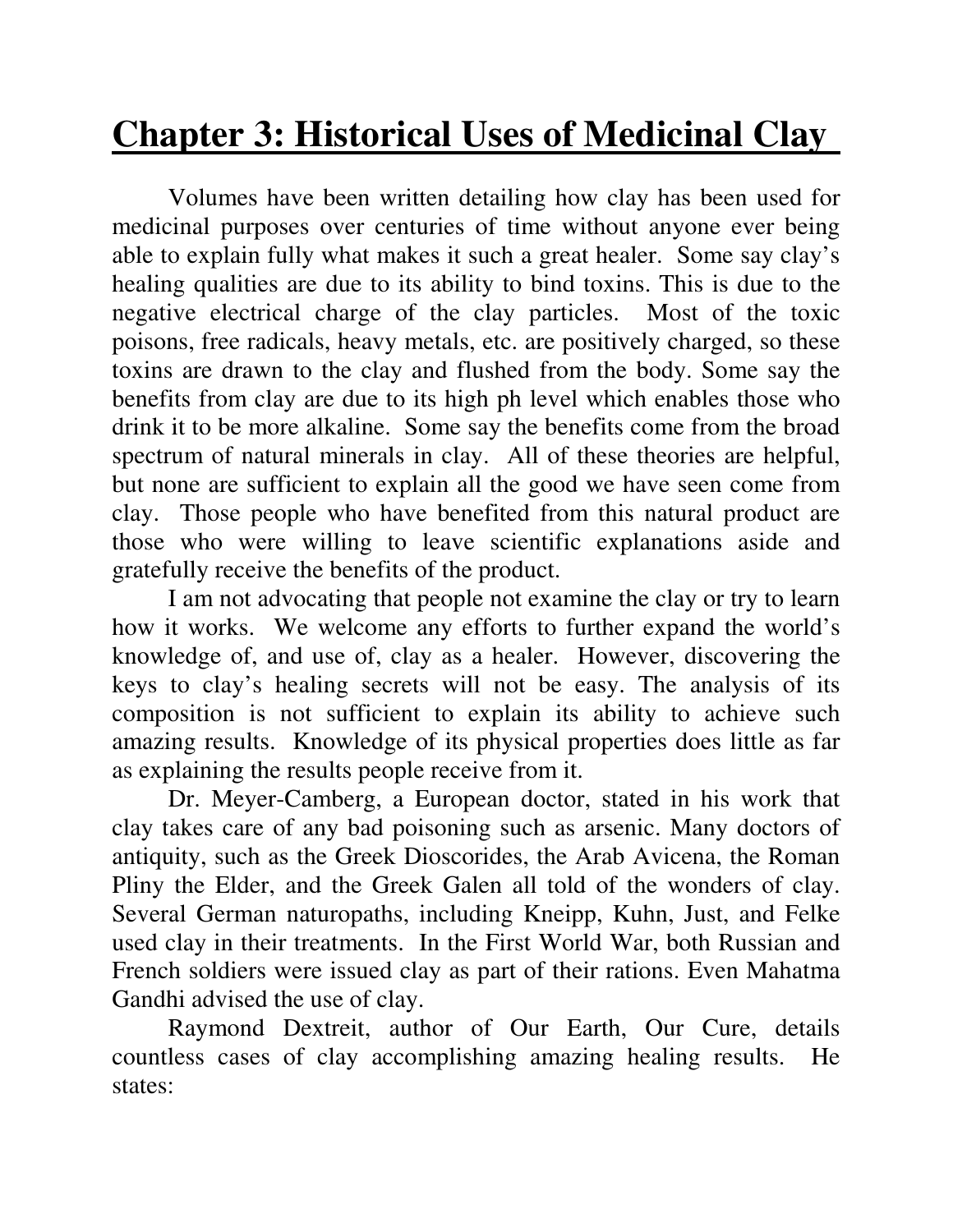*"that clay acts symbiotically in the body; since it is impossible to see and control what happens with living organisms, we are limited to hypotheses. Nevertheless, clay's action and the results obtained permit a rather precise idea of its properties. In this way, it is remarkable for its organo-therapeutic value".*

Many reports have been documented of animals going to natural clay deposits to self- medicate themselves when sick. People studying the habits of animals in the wild have found many beneficial clay deposits that have been used by animals. We know of livestock producers who make bentonite available to their animals because they will eat it free choice when sick.

The question logically comes up: if clay is so good for healing, why does the world's medical community not promote it? Why haven't extensive tests been done proving the validity of the many claims made for clay? The answer can be given in one word: MONEY and I will show an example.

A fellow who had been taking an ulcer medication for three years at four pills a day @ \$.50 per pill heard about Redmond Clay. He decided to try it because his ulcer had not gotten any better even though he had spent \$2190.00 on those pills. He bought one container of Redmond Clay for \$8.00 and took it once a day for three weeks, then quit because he couldn't tell he had an ulcer anymore. Six months later he made the comment "Redmond Clay did more in three weeks than the other medication had done in three years". When asked if he was still taking the Redmond Clay, he said, "No, unless I am going to eat something that I haven't been able to eat for years; then I take it just as a precaution." The bottom line is this: How much research on an ulcer medicine can a company do for \$8.00 per patient versus \$2190.00 per patient? There is no economic future in promoting a natural, inexpensive product that can't be patented.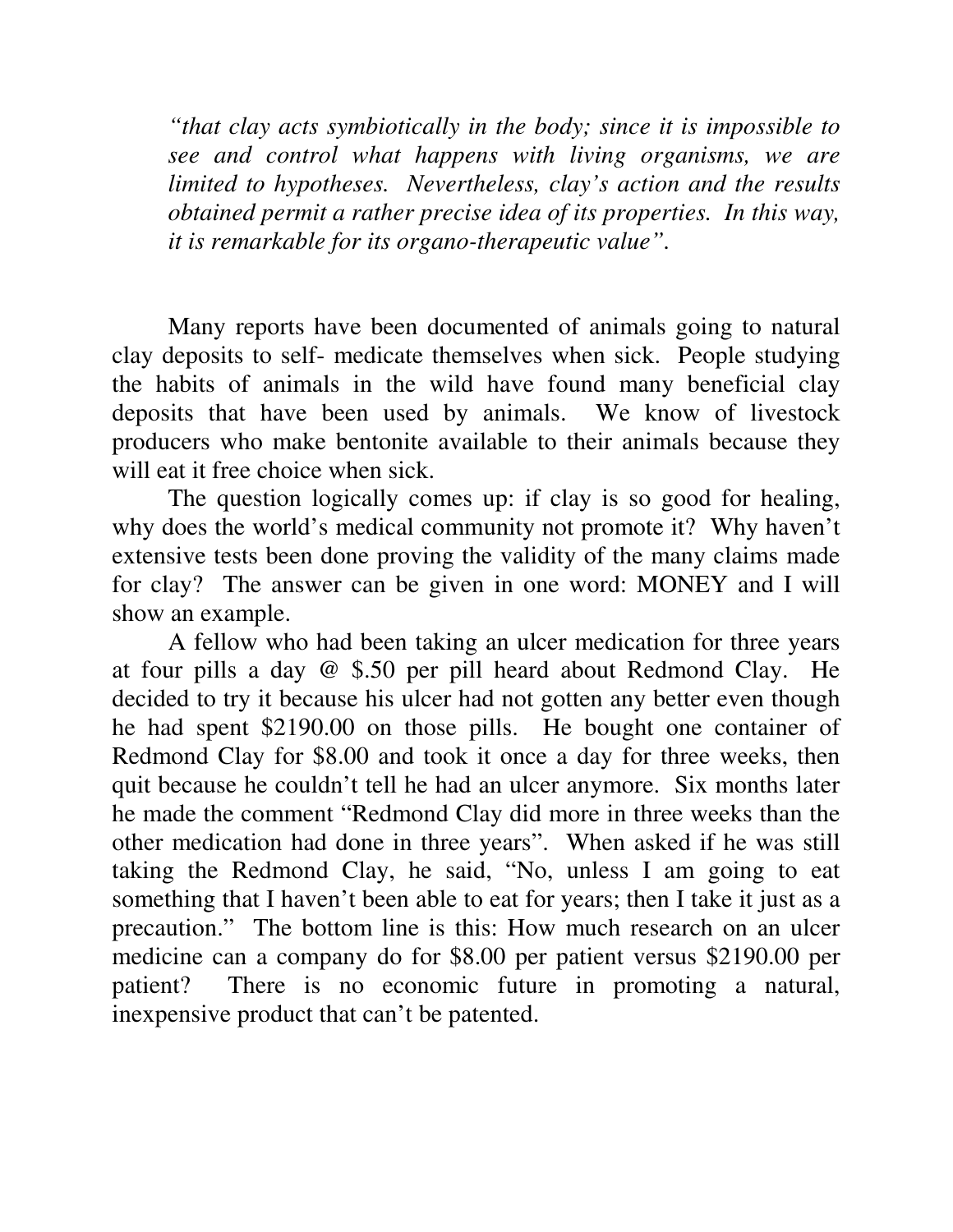## **Chapter 4: How to use Redmond Clay?**

Here we will tell in general terms how to prepare the Redmond Clay for use in both internal and external applications. More details will be given in later chapters dealing with specific applications. Some of our instructions are taken from OUR EARTH, OUR CURE. We are indebted to that book for persuading us to use this natural product for healing. We have followed many of its suggestions, but many others we have ignored or changed based on our own findings of working with the clay.

We have found that there are very few hard, fast rules when working with the clay. In fact we ignore many of the 'rules' outlined by Mr. Dextreit and still find the clay accomplishing everything that we want it to do. Maybe other clays are not so forgiving and Mr. Dextreit's instructions would need to be followed if using them; but when using the Redmond Clay, we take great liberties and see no decrease in its effectiveness.

Mr. Dextreit says not to store the clay in plastic; we store both the dry clay as well as the wet clay in plastic and have not seen any problems as long as the plastic containers have not had other material stored in them previously. Mr. Dextreit says not to use clay while taking traditional medicine, but we have customers who have taken both at the same time without any problems. Maybe there are medications that would react adversely with the Redmond Clay, but if so, we haven't used any of them yet.

Mr. Dextreit says that because the clay draws toxins to itself, some conditions may appear worse before they get better when using clay. It makes sense, but we have never seen that happen except for acne; sometimes acne will seem to get worse before it gets better. One thing Mr. Dextreit is right about is to not leave metal in contact with the wet clay, as it will quickly rust.

To prepare the Redmond Clay gel for either internal or external use, mix it with enough water to make a gel about the consistency of mustard or ketchup. Usually a ratio of two cups of water to one cup of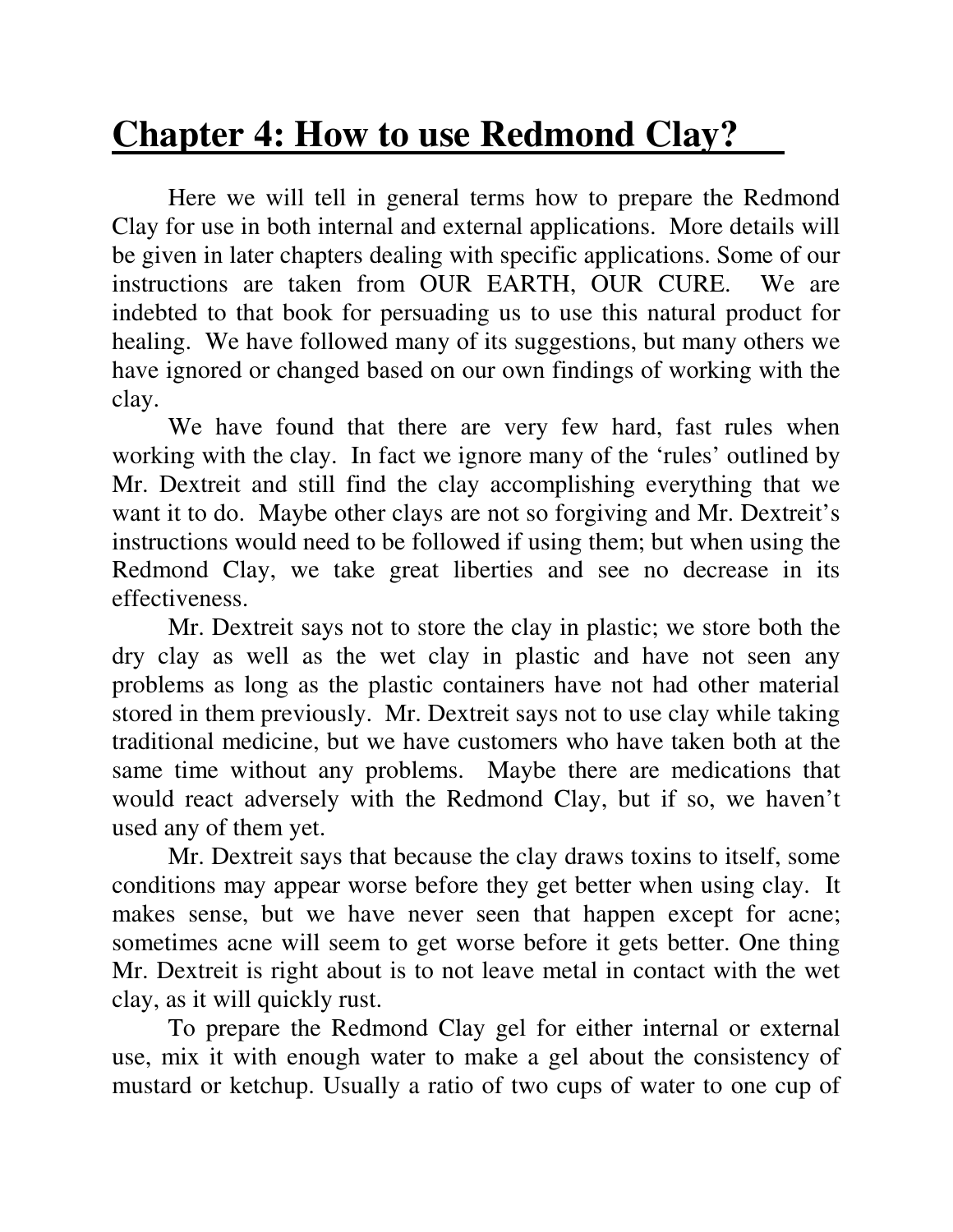clay works well. Once mixed it will never dry out, separate, or go bad as long as you keep a tight lid on it. If it does dry out because the lid gets left off, simply add more water and stir up again. The Redmond Clay gel can be stored in the fridge, the cupboard, or car; heat and cold do not affect it. Keep the gel out of direct sunlight as it has been known to grow blue/green algae in sunlight.

#### **USING THE REDMOND CLAY INTERNALLY: \_\_\_\_**

The book OUR EARTH, OUR CURE says to mix 1 teaspoon of the dry powder clay in a half glass of water, stir it up, and let it sit 4 to 6 hours or even overnight. Then drink either the liquid off the top, or stir it up and drink the whole thing. It says some people find better results if they drink it first thing in the morning, some if they drink it last thing at night and others throughout the day. Some people stir the dry clay in the water and drink it immediately without waiting and find it works just as well as it does after letting it set. Maybe there are some clays that need to set for several hours before drinking, but Redmond Clay isn't one of them.

Some people prefer to use the Redmond Clay in a gel form rather than the dry powder. If using the gel, mix 1 tablespoon of the gel in the glass of water and immediately drink the liquid off the top or the whole thing as described above. Using the gel simply eliminates the six-hour wait, and some people say the taste is less noticeable.

The most convenient way to have the Redmond Clay available to take internally on a regular basis without having to mix it up every day is to add 1/4 cup of the dry powder Redmond Clay to a two quart glass pitcher of water, stir it up and put it in the refrigerator. Within a few hours, the clay will settle to the bottom and some of the water will be almost clear. Then drink the water on an as desired basis pouring off a glass at a time. When you start getting more solids off the bottom than you want to drink, refill the pitcher with water a  $2<sup>nd</sup>$  time and restir. (the ¼ cup of clay is enough to treat one gallon of water). Then resume drinking the water off the top until you start getting more solids than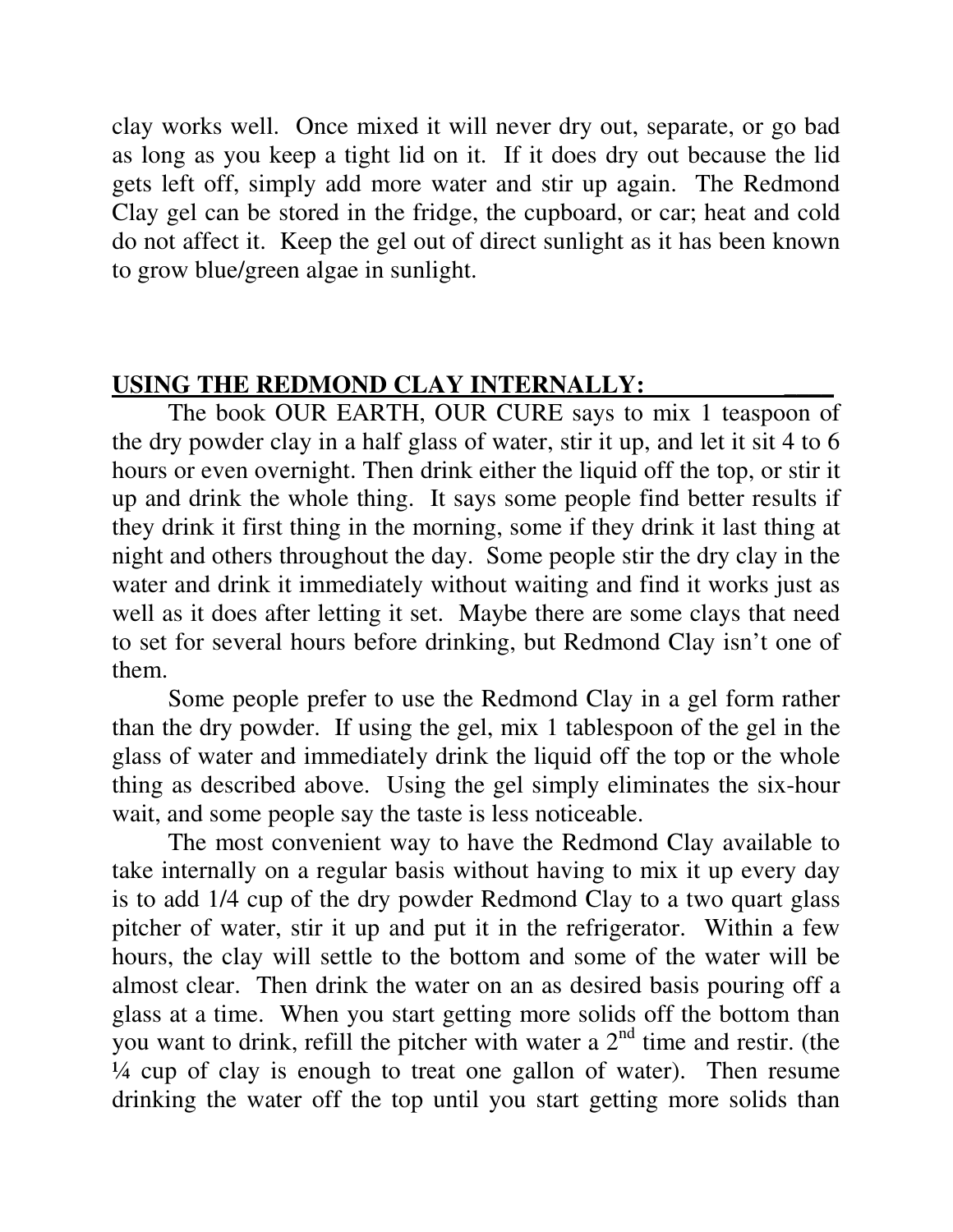desired. At that point wash the pitcher out and start over with a whole new batch. An alternative way when using this method is to stir the pitcher of water up each time, so that when the water is gone, the clay is gone as well. Remember, The OUR EARTH, OUR CURE says that drinking the clear water off the top gives basically the same results as drinking the clay itself.

Although the book suggests taking the clay once a day, some people have taken the clay two or three times a day. Some people have taken the clay every day for several years as a mineral supplement or preventative measure; other people just take it as a first aid item when they feel they have a need.

### **USING THE REDMOND CLAY EXTERNALLY:**

There are many different ways of using the clay externally, but most all start out preparing the gel by mixing approximately two parts water to one part of the dry Redmond Clay to make a gel the consistency of mustard. Apply that gel generously in a  $\frac{1}{2}$  inch to  $\frac{3}{4}$  inch layer directly on the skin. An alternative that allows for more mobility is to apply the gel to a piece of cheese cloth and fold the cloth as if making a 'burrito'. You can then pick up the clay wrapped in the cloth, place it anywhere on the body it is needed, and secure it to the skin with plastic wrap, a towel, or an ace bandage. After applying there are several options:

**UNCOVERED**: Some people put on the clay gel and leave it uncovered so that it dries out within an hour or so depending on how thick the poultice is. As it dries, it will draw or pull. Wash the clay off before it is totally dry so that it is not hard to remove.

**COVERED WITH CLOTH**: Covering the Redmond Clay gel with a cloth will hold it in place and cause the clay to dry slower. Doing this enables you to leave the clay on overnight or to walk around the house without getting wet clay all over the furniture. Re-wetting the cloth with water will slow the drying rate and cause more of a cooling sensation. Again, remove the clay pack before it is totally dry and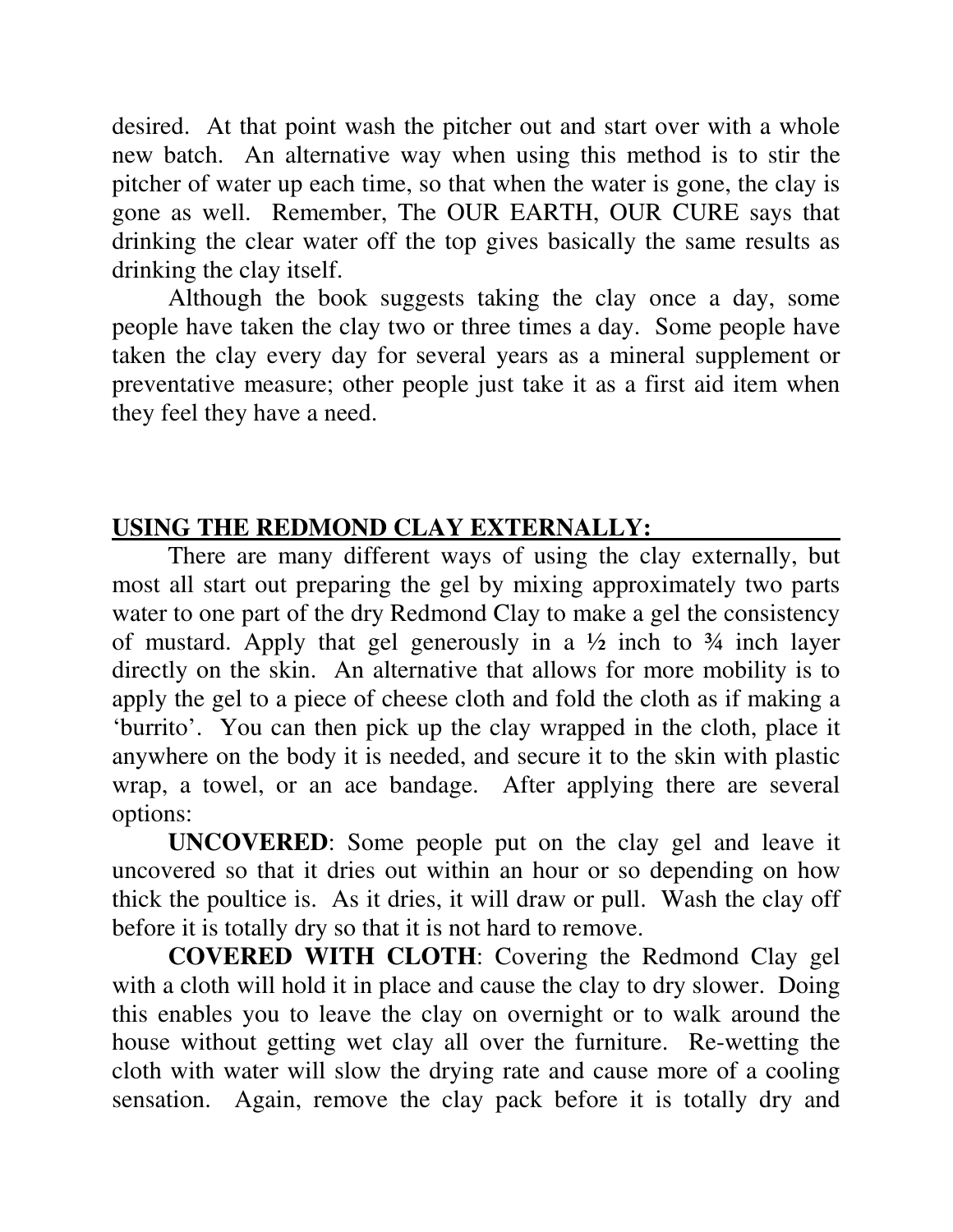replace with new Redmond Clay gel if desired.

**COVERED WITH PLASTIC**: Covering the Redmond Clay gel with plastic wrap or a plastic bag keeps the clay from drying out at all. This is critical if you are applying to a burn. Even though the clay doesn't dry out, some people will wash the clay off and replace it once or twice a day. Other people have left the same pack on a burn for a couple of days until the burn was 'just pink skin'. When removing the clay gel from a wound, if you are going to immediately apply a new clay pack, it is not necessary to remove all the clay. Any clay that sticks to the wound can be left in place and simply covered with new clay.

**USING THE DRY REDMOND CLAY**: People say using it as baby powder causes diaper rash to disappear by the next diaper change. Some people feel that sprinkling the dry Redmond Clay powder on an open, infected wound causes more of a drawing/healing action than using the gel.

**CLAY BATHS:** To make a clay bath for detoxifying, simply put a cupped handful (two to four ounces) of the dry Redmond Clay powder in a tub of water and soak for 30 to 45 minutes. Use water as hot as you can stand. If you don't have access to a tub, you can achieve the same results by simply soaking your feet in a bucket of clay water. Use a bucket/basin of water as hot as you can stand and add 2-3 tablespoons of the dry clay. Soak for  $30 - 45$  minutes as with a bath. DO NOT RE-USE THE WATER FOR ANYTHING. One lady thought she could use it to water her plants and she killed every plant in her house because of the toxins and heavy metals the clay had drawn from her body.

If these directions leave you feeling uncomfortable because they are so vague, we are sorry, but we don't apologize. As Dextreit said in his book, the clay responds to each individual organism so depending on the patient, the illness, and many other factors, there may not be a 'best' way to use the clay. Try different ways and find out which works best for your situation. With one exception there does not seem to be any 'wrong' way of using it so don't be afraid to experiment a little. That one exception is DO NOT LET CLAY DRY ON A BURN. Keep it moist until it is time to wash it off.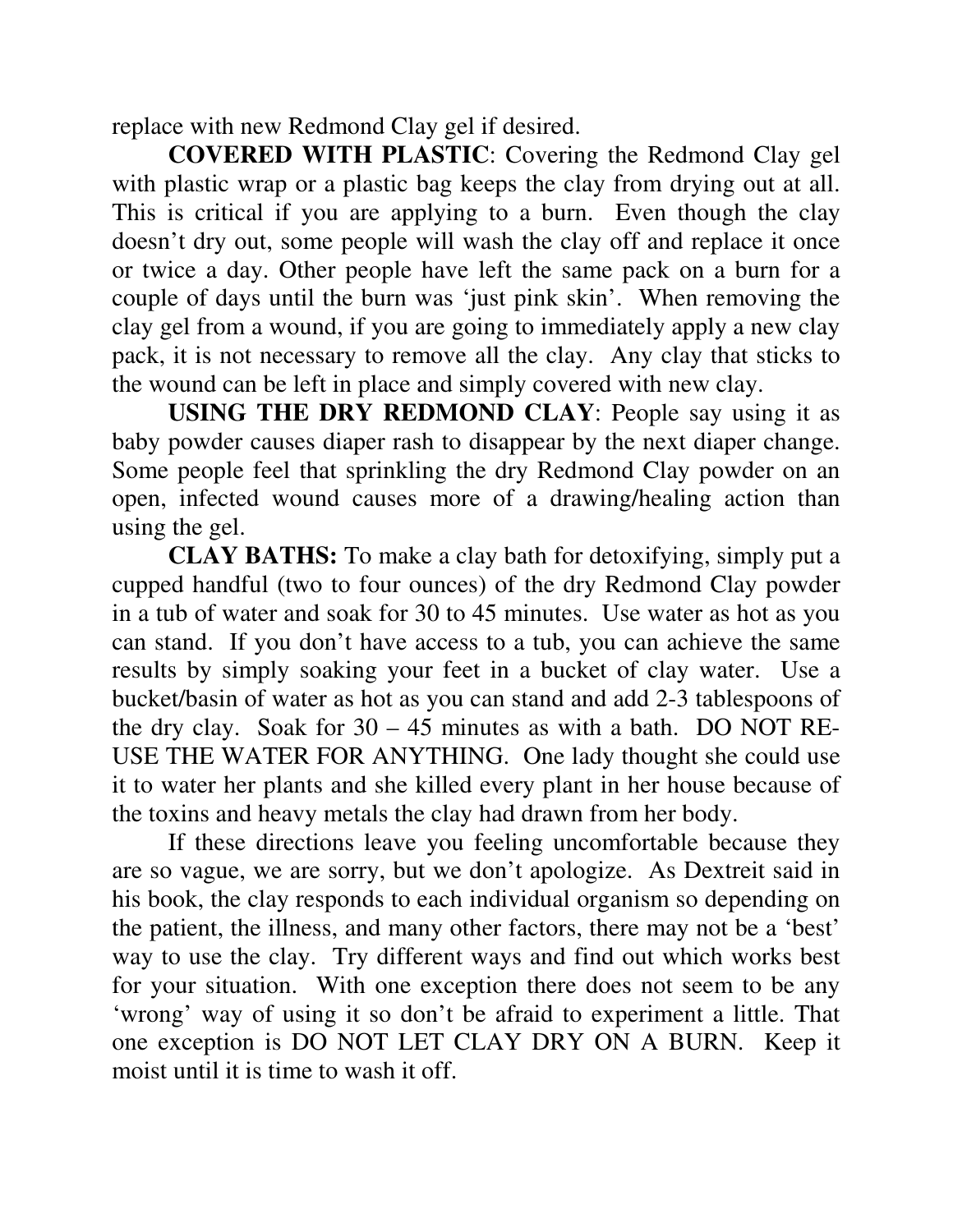## **Chapter 5: Case Histories \_\_**

I have often been asked how, and for what reasons, I have used the Redmond Clay. I have personally used the Redmond Clay, or have seen it used, for the following problems with beneficial results. However, since Redmond Clay is a natural product, the same results are not guaranteed for everyone.

#### **EXTERNAL INTERNAL**

Arthritis Acid Indigestion Bruises/Black eyes Celiac's Disease Boils Colitis

Burns/Sunburns Diarrhea/Dysentery Cellulitis Diverticulitis Cold Sores/Fever blisters De-Toxifier Cuts Food Poisoning Diaper Rash H-Pylori Ear Aches Hiatel Hernia Insect bites(spider,bee,chigger, Crohn's Disease scorpions, mosquito) Menstrual Cramps Infections/including those Parasites with red streak to lymph node) Roto Virus Ingrown Toe Nails Stomach ache Nail Fungus Toothache Poison Ivy/Poison Oak Ulcers Scrapes/Road Rash Shingles Sprains Sores that won't heal **Sties** 

Acne Acid Reflux/Heartburn Athletes Foot Allergies/Hay fever Constipation Eczema Irritable Bowel Syndrome (IBS)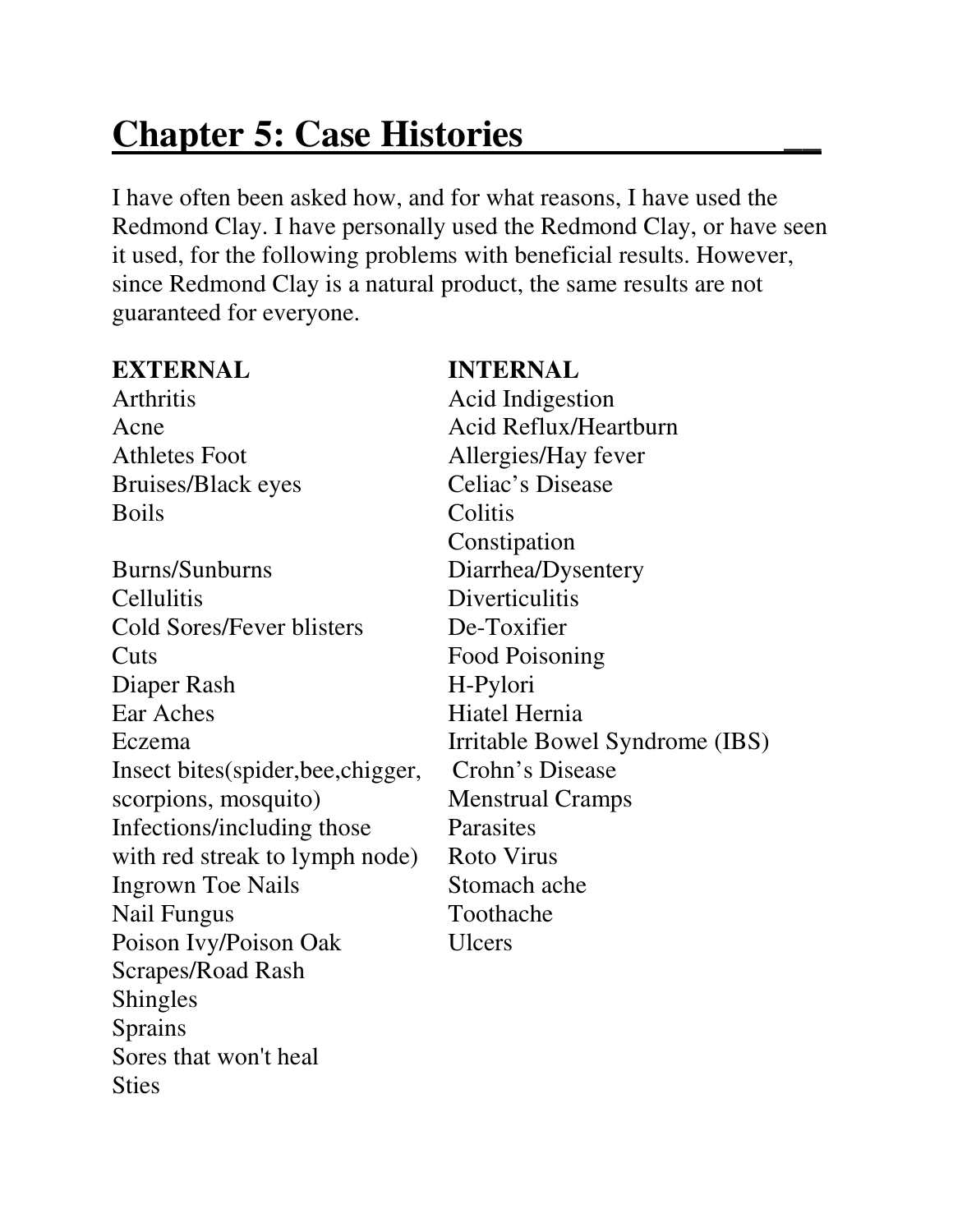The actual experiences are not told here as guarantees that everyone will have the same results. They are told merely to relate what other people have experienced with Redmond Clay. We have many more testimonials and some are more impressive than those listed here. We have chosen these because they can be told quickly. Some applications that are so common and routine, we have left out the details. To help the reader, we have listed the applications in alphabetical order with internal uses listed first and external uses second.

#### **INTERNAL APPLICATIONS**:

#### **ACID INDIGESTION/ACID** Reflux:

A co-worker says that drinking a glass of Redmond Clay water (with one teaspoon of Redmond Clay powder) relieves acid reflux faster and more completely than anything else he has ever tried.

#### **COLITIS**:

A woman from Canada called begging me to tell her that our Redmond Clay would help her colitis. It was so bad she had confined herself to her house rather than risk embarrassment in public. After a week of drinking the Redmond Clay water, she called us again in tears, but now they were tears of joy. She said she was having normal, controlled bowel movements and was free to travel again.

A man with ulcerative colitis so bad that he was considering having part of his colon removed drank one to two quarts of Redmond Clay water every day for a month. He felt so much better than he had been when he was taking up to 30 pills a day (including some steroids which had some nasty side effects) that he quit taking all medications and just continued to drink the Redmond Clay water. After 6 months of being symptom free, he had a colonoscopy and they found his colon looked better than it had for ten years. The doctor said, "It is as if you had never had the disease".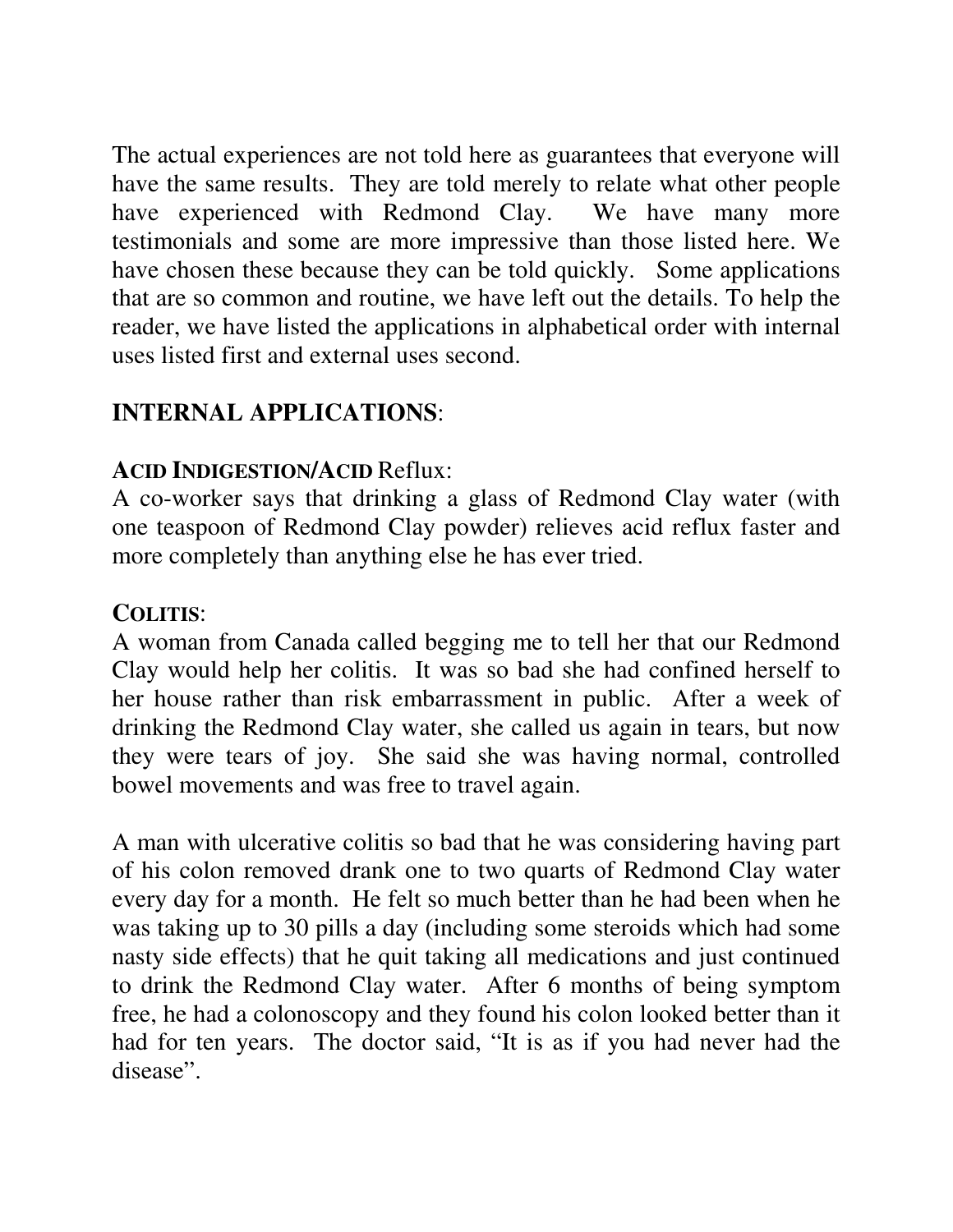#### **CONSTIPATION**:

A woman taking prenatal vitamins with iron was so constipated she was having one bowel movement every week or ten days. After drinking the water off the Redmond Clay for three days, she began having natural, easy, regular bowel movements on a daily basis and continued to do so during the rest of the pregnancy as long as she drank the clay water.

A couple whose month old baby was constipated due to the formula that was supplementing their breast feeding, began mixing the formula with Redmond Clay water. All constipation went away and the baby had normal bowel movements.

#### **DIARRHEA**:

A woman was having up to 17 bowel movements each day, so uncontrolled that she had become homebound. After a week of drinking a glass of Redmond Clay water every day, her bowels were totally controlled and normal. She came to our office to thank us for giving her the ability to go out in public again without fear of embarrassment

#### **ELECTROLYTE REPLACEMENT**:

A cross country ski instructor uses Redmond Clay routinely whenever he has students experiencing any signs of dehydration, nausea, or altitude sickness.

**HEARTBURN**: (See acid reflux)

#### **HIATEL HERNIA**:

A woman who suffered from Hiatel hernia found that drinking a glass of the Redmond Clay water was the best thing she could do for relief.

#### **ROTO-VIRUS**:

A nurse whose  $18<sup>th</sup>$  month old daughter experienced vomiting and diarrhea for a week figured the problem was viral. She took appropriate measures to keep her from becoming dehydrated, but after a week, she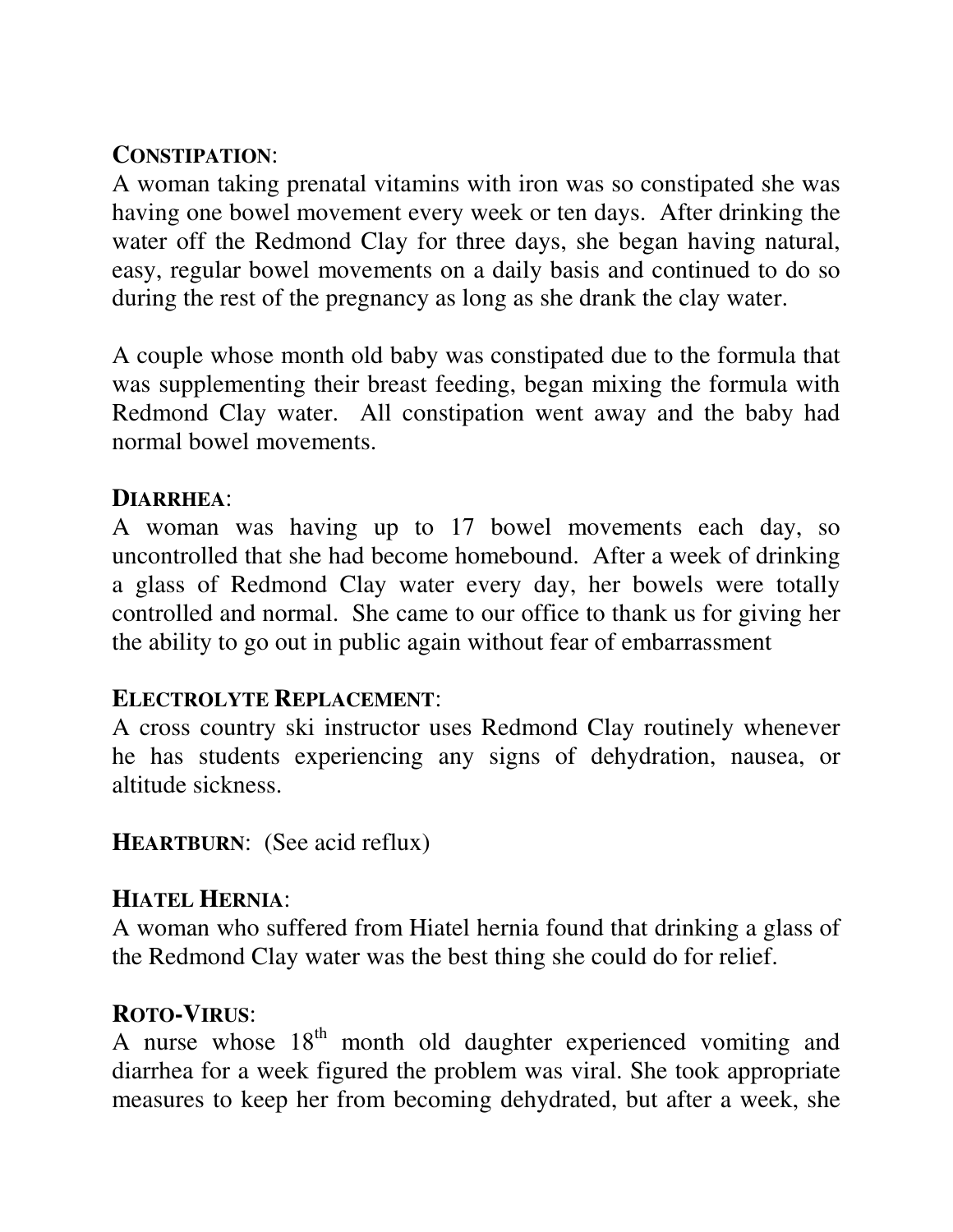took her to the doctor since the little girl was no better. The doctor confirmed it was 'roto-virus' and said to keep doing what she was doing and that it should be over in another week. Upon the advice of the grandmother, the mother gave her daughter Redmond Clay water in her bottle. The girl fell asleep drinking it, slept for an hour, which was the longest she had slept all week, and woke up with the appetite of a horse. She ate 2 bowls of cereal and two slices of bread. She never threw up again and within a couple of days her diapers were normal.

#### **STOMACHACHE**:

Whenever our children complained of stomachache as they were growing up, we simply gave them a glass of Redmond Clay water. It always relieved the discomfort immediately and it was never necessary to give a second dose.

#### **ULCERS**:

A man who had taken ulcer medicine for three years drank one glass of the Redmond Clay water a day for three weeks. Then he quit because he couldn't tell he had an ulcer anymore. He told everyone "The Redmond Clay did more in three weeks than the other medicine had done in three years". Six months later when asked if he still took the Redmond Clay, he said "Only as a precaution when I am going to eat something I haven't been able to eat in years!"

Another fellow who was supposed to be scheduled for surgery for his bleeding ulcers decided to try the Redmond Clay first. To begin with he drank one glass of the Redmond Clay water twice a day, and also kept taking his regular ulcer medicine. After three days he felt so much better that he quit taking the prescription medicine. After a month he went in for an examination; all the bleeding ulcers had quit bleeding and all the small ulcers had disappeared. Six months later they couldn't find any trace of any ulcer.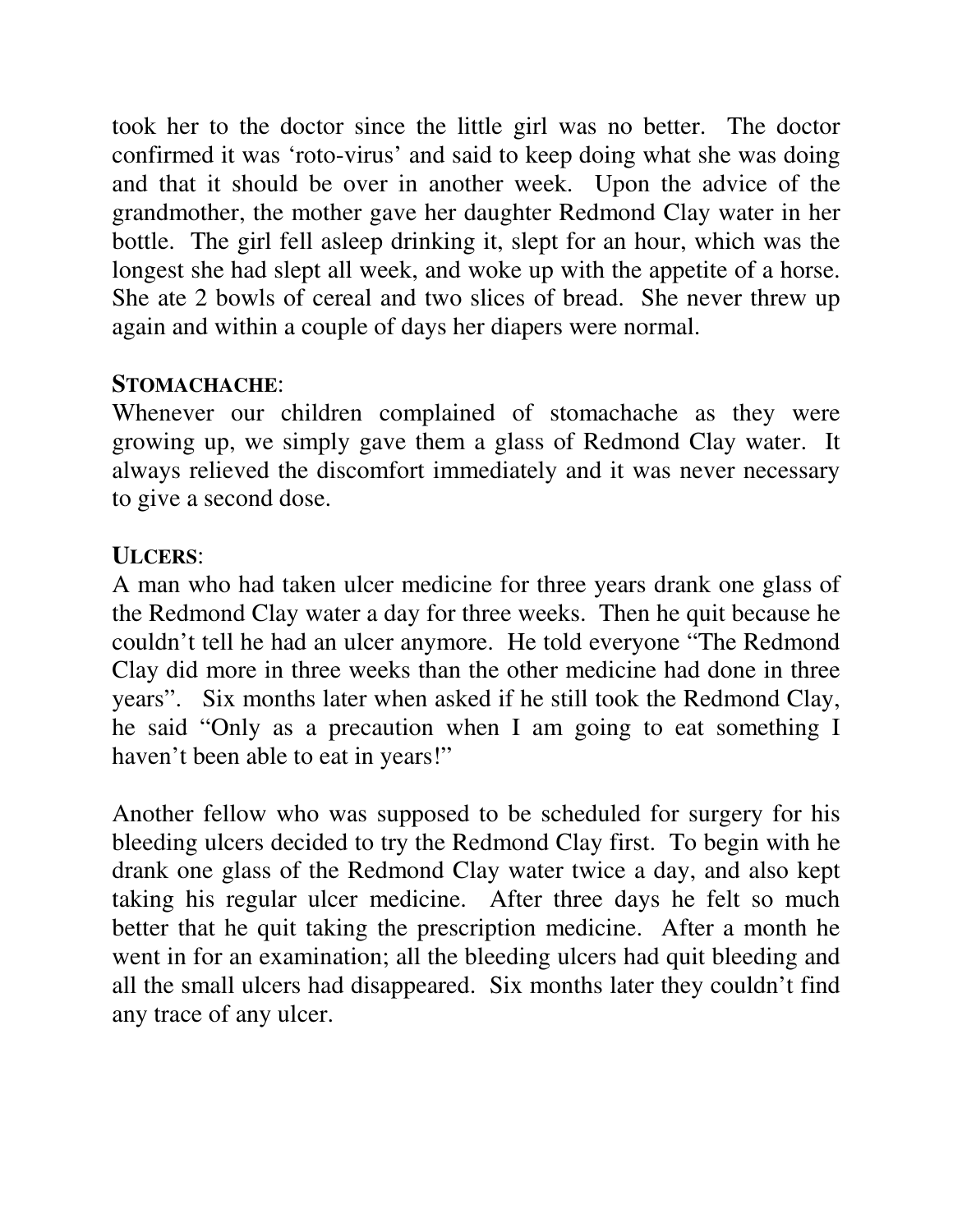### **EXTERNAL APPLICATIONS:**

All of these applications use Redmond Clay gel in a consistency like mustard or mayonnaise.

#### **ACNE**:

To use for acne, cover the entire face with a layer of the gel about the thickness of icing on a cake. Leave on for about 30 to 45 minutes; wash it off before it is totally dry.

Many local teenagers have called it 'zit killer'. One 15 year old boy had been using the Redmond Clay gel on a regular basis for his complexion and had no blemishes at all. Then he went on vacation and camping trips for three weeks in a row. After three weeks without using it, his face was full of blemishes especially along the hairline of the forehead. He used the Redmond Clay gel every night for two weeks and was completely blemish free.

A 16 year old boy who had a very bad complexion used the Redmond Clay gel every night for 6 weeks. His complexion cleared up so well that people thought he was using the acne medicine acutane.

#### **ARTHRITIS**:

A man who was spending up to \$70 per month for arthritis medication for his injured knee that had required several surgeries packed his knee in a thick layer of Redmond Clay gel. He wrapped it in plastic wrap and applied an ace bandage above and below the knee to hold it in place. He kept it packed like that for one day. His knee was pain free for the first time in several years and remained pain free until cold weather set in.

#### **ATHLETE'S FOOT**:

Several people have said how much it reduces or eliminates the burning and itching and redness of athlete's foot.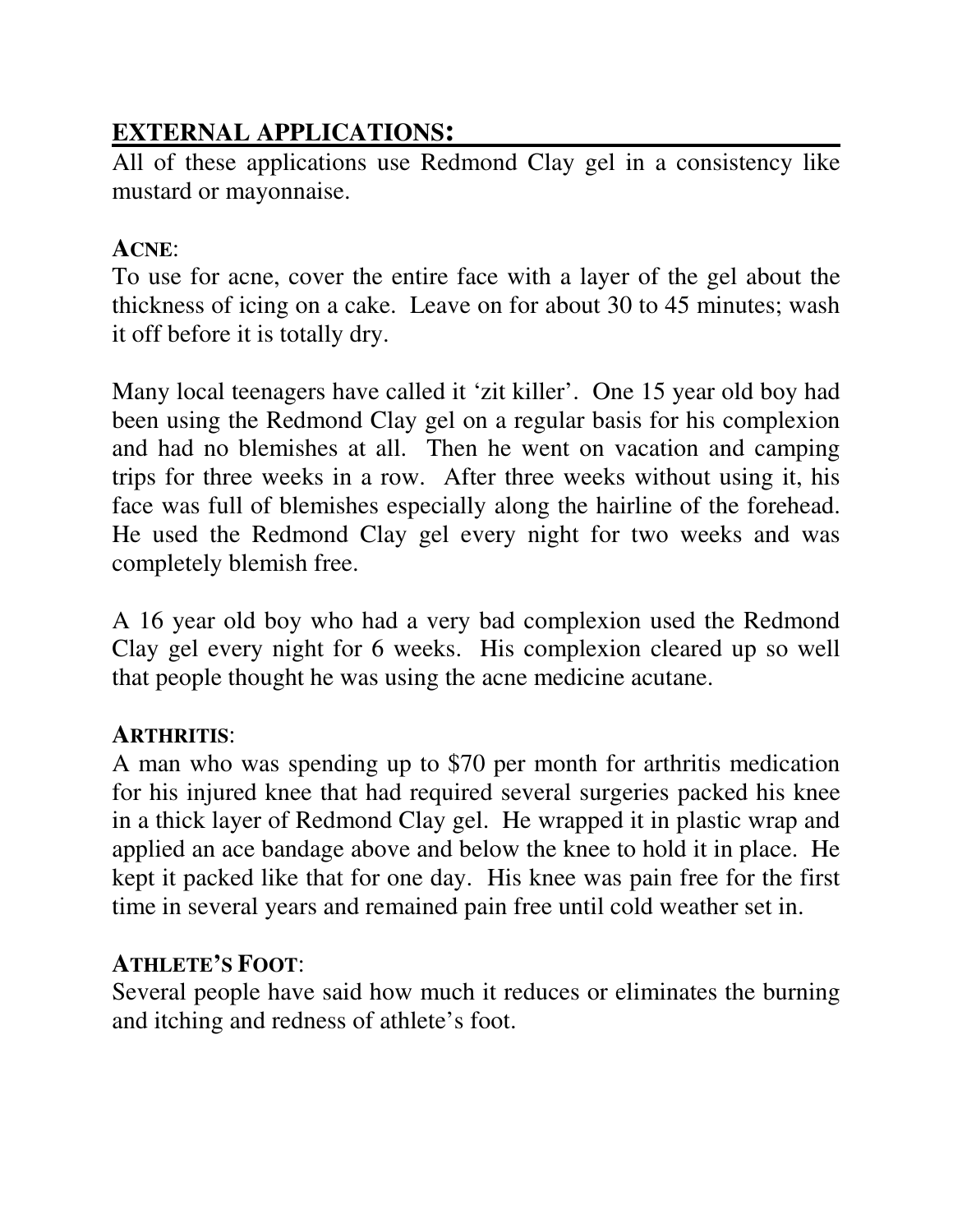#### **BEE STINGS**:

A man pushed his hand into a wasp's nest. He was stung so many times his hand just throbbed. He put on a thick layer of Redmond Clay gel and covered the hand with a towel to hold it in place. Within 20 minutes the intense pain was gone; within two hours it was as if he hadn't even been stung.

#### **BRUISES**:

A young man broke his nose in a wrestling accident. He was told at the hospital that he would have two black eyes for a week and he was given a prescription for pain pills. He packed his entire face in Redmond Clay gel about one half inch thick covering the nose, sinus area, cheeks, and forehead. As long as his face was packed in the clay, he could breathe without difficulty and his pain was so minimal he never had to take a pain pill. He had no swelling and his eyes never discolored at all.

#### **BURNS (INCLUDING SUNBURNS)**:

When using Redmond Clay gel on burns, use a  $\frac{1}{2}$  to 1 inch thick layer and keep moist by covering with plastic wrap or a wet towel. DO NOT LET THE CLAY DRY ON A BURN!

A mother, whose 4 year old daughter put her hand on a hot plate right after it had been turned off, covered the hand with Redmond Clay gel then sat down in a rocking chair with the crying infant. The child fell asleep within 10 to 15 minutes. The mother covered the clay with a plastic bag to keep it from drying out and put the child to bed where she slept through the night. The next day they left the bag on all day and the child was completely pain free. That night, 24 hours after the accident, they removed the bag and washed the hand. It looked so good they never did another thing to it. Two days later the only visible sign on the hand was a pink 'smiley face' line where the skin had actually peeled off and stuck to the stove.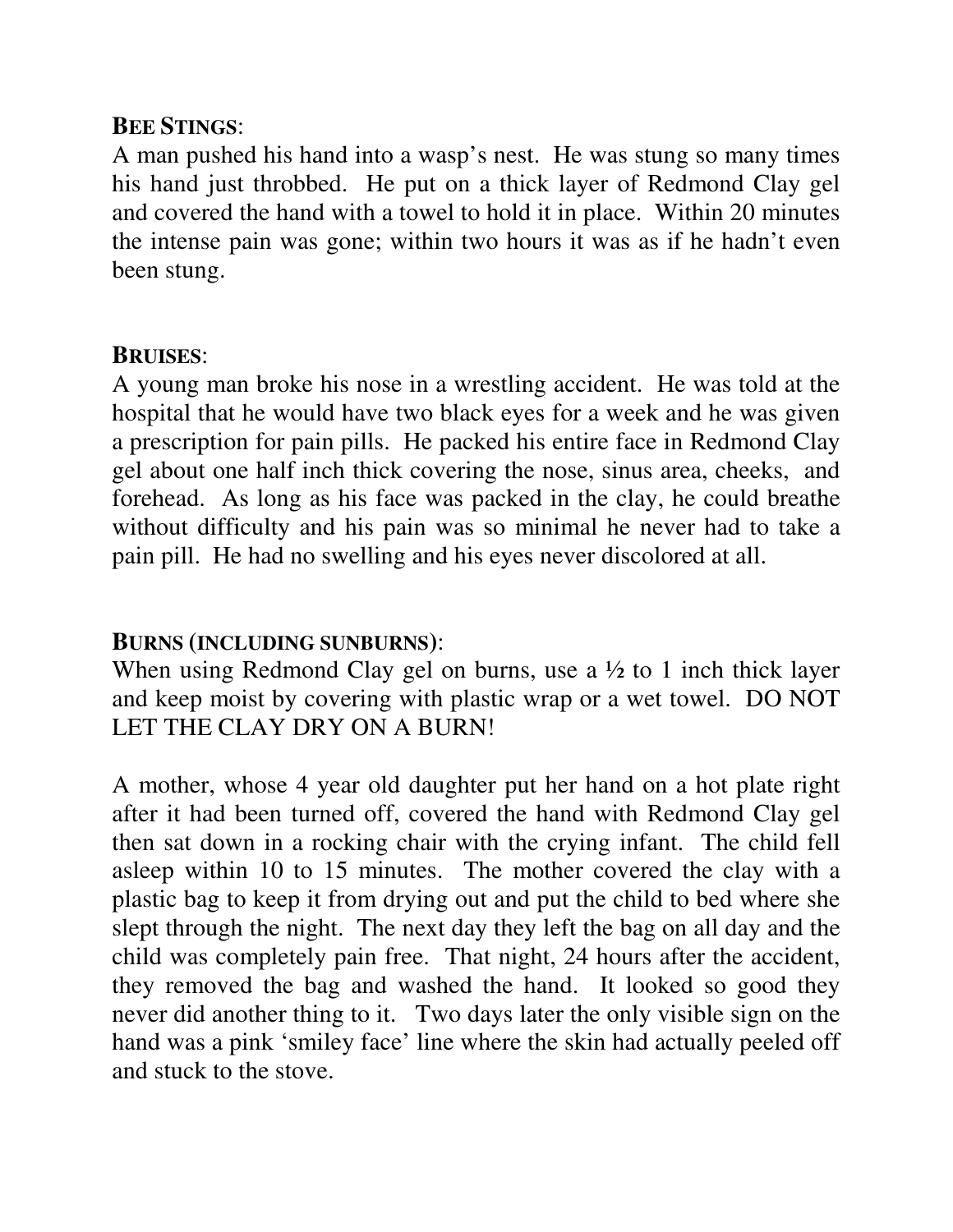A man who had burned himself with an acetylene torch put a ¾ inch layer of Redmond Clay gel on it and covered it with plastic wrap. He said the pain was gone within ten minutes. Three days later it looked like a sunburn that had peeled.

#### **CUTS**:

A lady was sewing clothes and got her finger under the needle. The needle broke when it hit the bone and it tore a hole in the side of her finger. She put a tablespoon of the Redmond Clay gel in the corner of a sandwich bag and put her finger into it. Within twenty minutes she had no sensation of pain. She left the clay in place for twenty-four hours and the finger was basically healed.

A man working on a sewer pipe tore a large piece of skin from his finger on a jagged piece of broken plastic pipe. He put his finger in wet clay in a sandwich bag and within 15 minutes the pain was gone. During the next twelve hours with the clay in place, he experienced no sensation of pain. He removed the clay. Within two hours the finger was throbbing so much he replaced the clay and kept it in place for the next twentyfour hours. As long as the clay was on the wound, he was pain free.

#### **DETOXING**:

A lady who was experiencing a lot of pain from nerve damage left by a case of shingles earlier in her life soaked her feet every night in foot baths using the Redmond Clay. Within three days she was so pain free she was sleeping through the night and felt better than she had for twenty years. She told her friends of the result and several of them soaked their feet and had similar results. (Note: she was also the one who killed her house plants with the water from the foot baths.)

Our son had arthroscopic abdominal surgery and the doctor told him that in two or three days his shoulders would hurt from the CO2 gas that was used during the operation. Three days after the surgery his shoulders were really hurting just the doctor had said. We had him do a clay foot bath using two tablespoons of the Redmond Clay. His feet had not been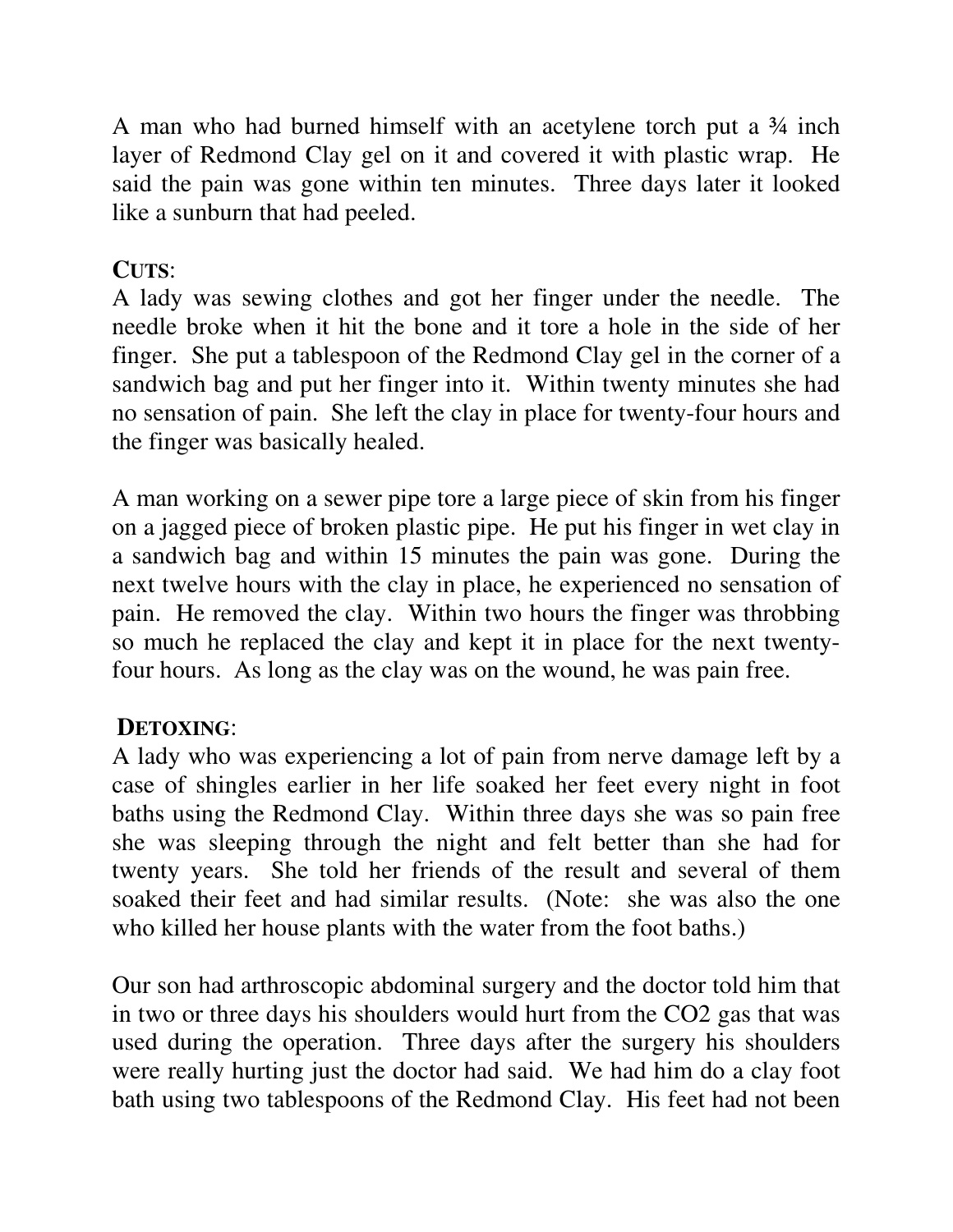in the water 15 minutes when he said "Hey, my shoulders don't hurt anymore".

#### **DIAPER RASH**:

Our daughter grew up seeing how the dry Redmond Clay eliminated diaper rash on her younger siblings. Now as a young mother she uses it for baby powder on her own children. When her friends comment that they are having a struggle keeping diaper rash under control, she will give them some of the dry powder Redmond Clay as a sample and within a day, all the redness and discomfort are gone.

A mother left her infant son in the care of his grandparents for a few hours. They forgot the child was lactose intolerant so gave him some milk. When she returned home a few hours later, the child was crying, so she changed his diaper and was shocked to see the diaper area enflamed and covered with large watery blisters. She covered the entire area with the Redmond Clay gel and applied a new diaper. Two hours later she changed that diaper and the blisters were gone and it was as if there had never been a problem.

#### **ECZEMA**:

A lady who had been treated with 'everything in the book' was finally told that she would just have to learn to live with her eczema. She drank the Redmond Clay water and also applied the gel topically to the affected area every day for about an hour. Within a week the eczema was gone from her hands and almost gone from her feet. It totally went away in the next two weeks and never came back.

**FACIALS** (See Acne)

#### **INFECTIONS**:

A man who cut his thigh with a chain saw had the wound stitched back together, but a couple of days later the wound was enflamed and he had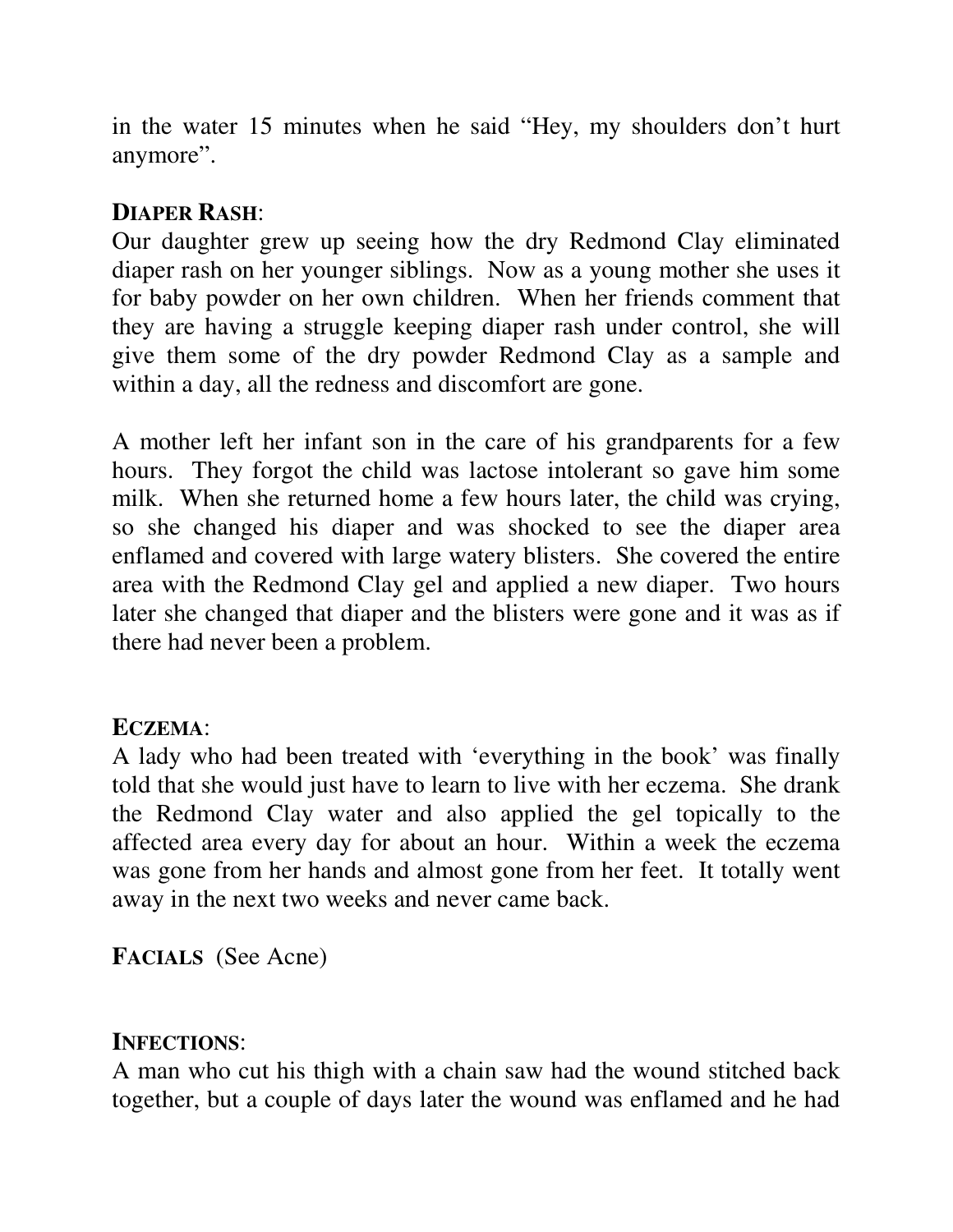a bright red streak going up his leg to the groin. He packed the wound in Redmond Clay gel, covered it with a towel, and left it in place overnight. The next morning the red streak was gone. He packed it again and the next day all the inflammation was gone.

My father had a red streak going up his arm from an infection in his hand. His parents packed it in Redmond Clay gel, covered it with a towel to hold it in place, and overnight the red streak was gone.

#### **MOSQUITO BITES** (See spider bites)

#### **SHINGLES**:

When dealing with shingles, we have found that the longer one has had the shingles before using Redmond Clay, the longer it will take to get rid of them. The rule seems to be if you have had the shingles three days, it will take three days of Redmond Clay to rid of them. If you have had them for a week, then it will take a week. If it has been longer than a month before using the Redmond Clay, it may take a long, long time before it gets rid of them. So the guideline is "the sooner the better".

A man from Phoenix had a case of shingles so painful he said it felt like a red hot poker was being stuck through the small of his back. He packed his back in Redmond Clay gel each night for three nights and the shingles were gone.

A lady had had shingles for a week before packing the affected area in Redmond Clay gel. She packed them in clay covered with plastic wrap every day for a couple of hours. The shingles were gone in a week.

#### **SORES THAT WON'T HEAL**:

A lady fell in a parking lot and badly skinned her knee. She went to the doctor and had it cleaned up, but three weeks later it was still sore and oozing fluid. She put a poultice of Redmond Clay gel on it, covered it with a towel, and left it on overnight. The next day as she took off the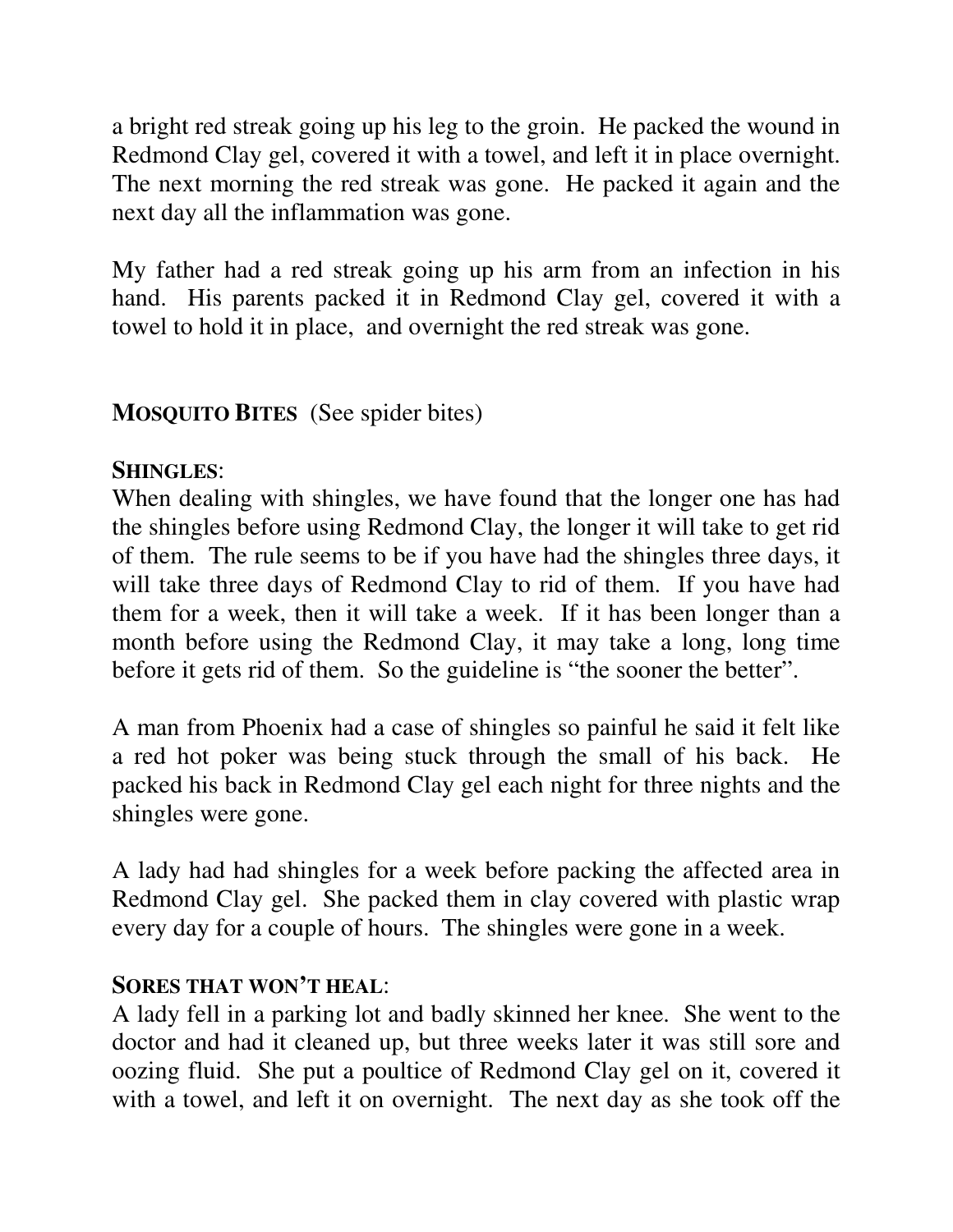poultice and turned it over, she saw a piece of glass embedded in the clay that the clay had drawn out of the wound. With the glass out of the knee, it healed within two days.

#### **SPIDER BITES**:

A lady in Arizona kneeled down in her garden and felt a bite from a spider. She caught the spider and took it to the hospital with her where it was identified as a Brown Recluse. They treated the bite but told her there would be an extensive recovery period. After keeping the bite packed in Redmond Clay gel for two days, she said it was totally healed.

A fellow was bitten on the forearm by a Brown Recluse spider and in spite of being treated by a doctor, the wound continued to get worse. After two weeks a large part of the center of the wound looked like raw hamburger. A friend applied Redmond Clay gel to the wound and covered it with gauze. Daily the clay gel was washed off and replaced with new clay gel. One week later it was 90% healed. A week after that it was totally healed.

#### **SPRAINS**:

A lady fell down stairs and badly twisted her ankle. She thought it was broken so she went to the hospital where x-rays showed a bad sprain. By packing her ankle in Redmond Clay gel for the next two days, her pain was minimal and there was no swelling. A few years later she twisted the same ankle worse than before. Thinking it was broken, she went to the hospital where x-rays showed a bad sprain. Again, by packing it in Redmond Clay, the pain was minimal. A week later the hospital called saying they had looked at the x-rays again and "You really did break your ankle right next to where you broke it before".

#### **STIES**:

A friend of mine had spent two weeks and \$300 trying to heal her daughter's sty and it was not getting any better. She decided to try using Redmond Clay. They covered it with a poultice of Redmond Clay gel for a few hours each day and it was healed within a couple of days.